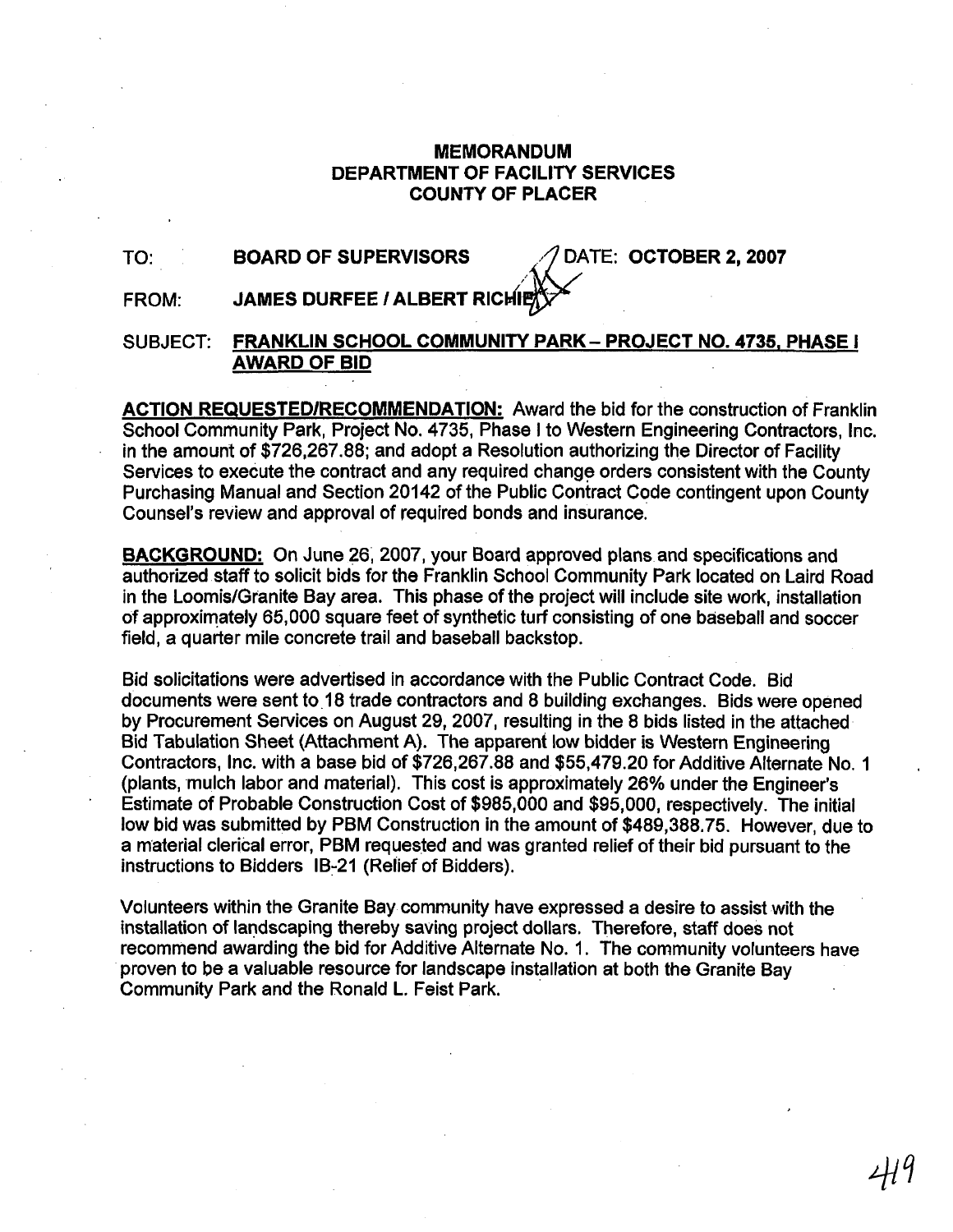### **BOARD OF SUPERVISORS AWARD OF BID- FRANKLIN SCHOOL COMMUNITY PARK October 2,2007 Page 2**

In order to proceed, it is recommended that your Board to award the bid to Western Engineering Contractors, Inc. in the amount of \$726,267.88,

**ENVIRONMENTAL CLEARANCE:** On November **4,** 1999, the Loomis Union School District adopted a Mitigated Negative Declaration (MND) for the Franklin Elementary School site. On September 1, 2005, the District issued findings that the 1999 MND remains valid for the Franklin School Community Park project as currently designed.

**FISCAL IMPACT:** Your Board approved a financing plan for this project on June 26, 2007 which provided for a total project budget of \$1,455,000.00. The Engineer's estimate for this part of the construction was \$985,000,00. There is sufficient funding within the project for this contract and any change orders.

**ATTACHMENTS: RESOLUTION ATTACHMENT A** - **BID TABULATION** 

**CC: COUNTY EXECUTIVE OFFICE PROCUREMENT SERVICES** 

T:\FAC\BSMEMO2006\4735AWARD.DOC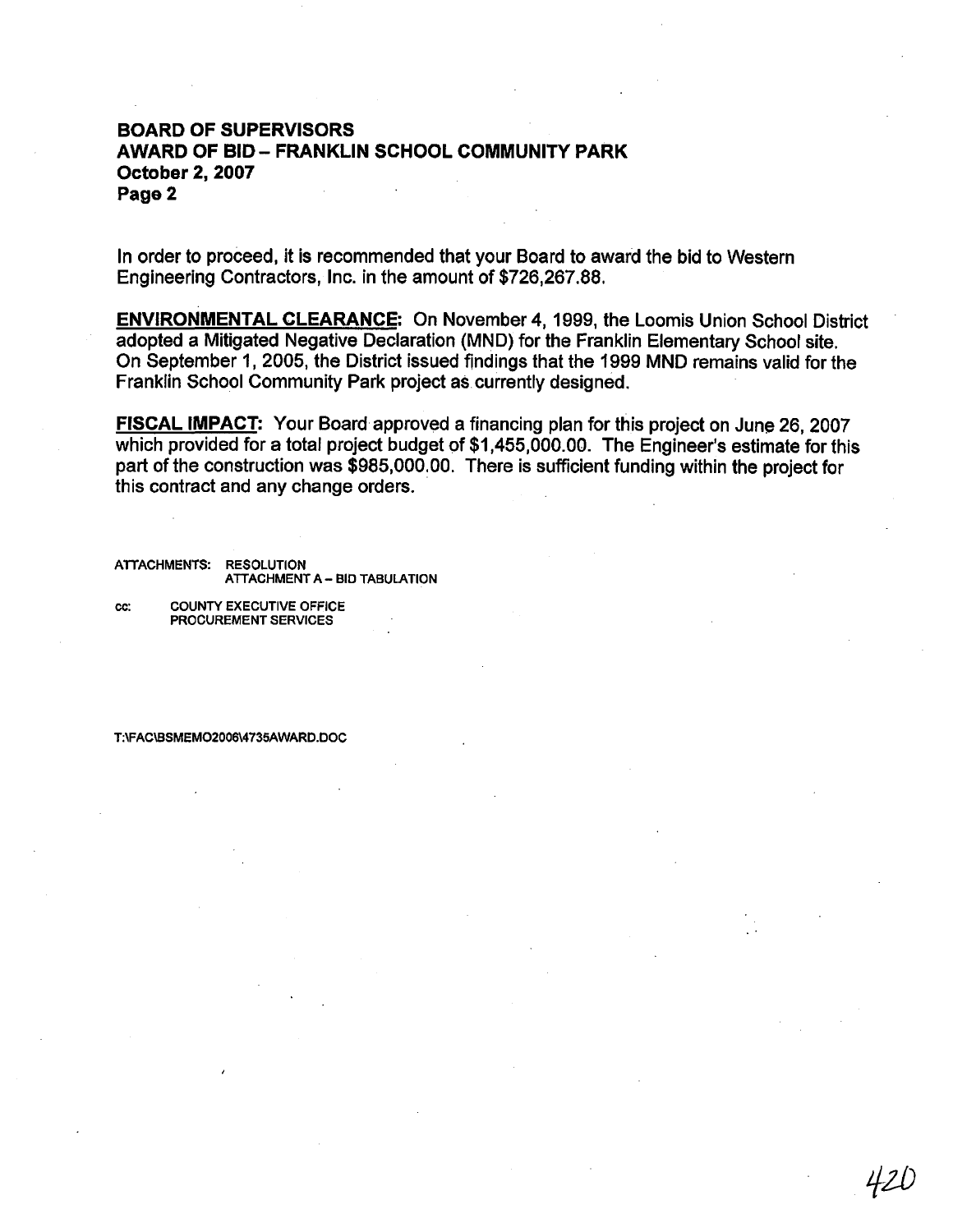# Before the Board of Supervisors County of Placer, State of California

In the matter of: A RESOLUTION **Resol. No: Resol. No:** AUTHORIZING THE DIRECTOR OF THE DEPARTMENT OF FACILITY SERVICES TO EXECUTE A CONTRACT WITH WESTERN ENGINEERING CONTRACTORS, INC. FOR FRANKLIN SCHOOL COMMUNITY PARK -PROJECT NO. 4735 PHASE I

The following **RESOLUTION** was duly passed by the Board of Supervisors

of the County of Placer at a regular meeting held **contained a container and property** by the

following vote on roll call:

Ayes:

Noes:

Absent:

Signed and approved by me after its passage.

Attest: Clerk of said Board Chairman, Board of supervisors

**BE IT RESOLVED,** by the Board of Supervisors of the County of Placer, State of California, that the Director of the Department of Facility Services is hereby authorized to execute a coritract and any related change orders and/or other necessary documents consistent with the County Purchasing Manual and Section 20142 of the Public Contract Code with Western Engineering Contractors, Inc. for the construction of the Franklin School Community Park Phase **I.**